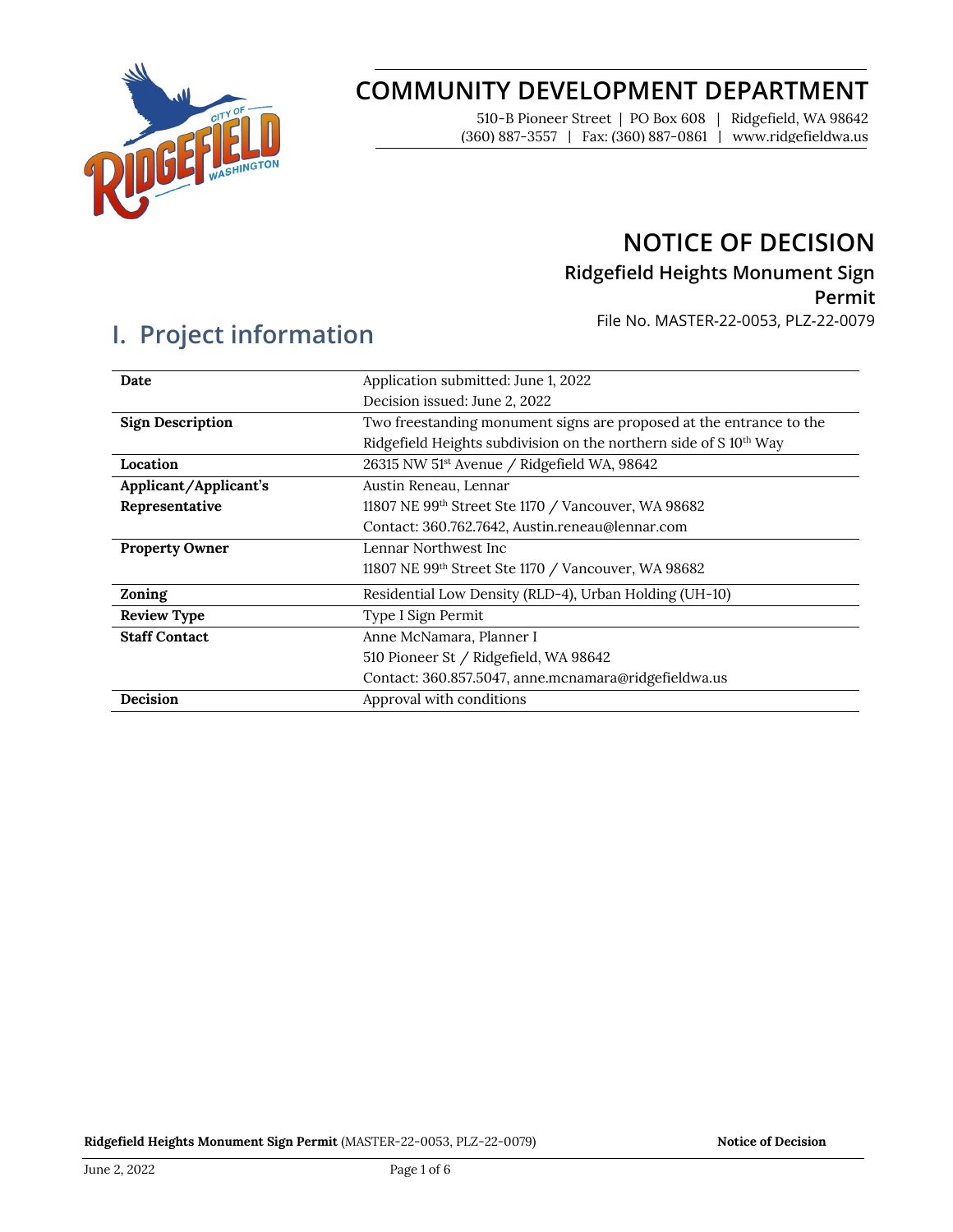# **II. Compliance with RDC 18.710 – Signs**

The following constitutes the Community Development Department's review of the submitted sign permit application against applicable provisions of RDC 18.710 – Signs. Failure to comply with RDC 18.710 in general shall be considered a violation of the City's Development Code that will be subject to code enforcement action pursuant to RDC 18.395 – Enforcement Procedures and Penalties.

| Code Section              | Complies with    | Complies with         | Not Applicable |
|---------------------------|------------------|-----------------------|----------------|
|                           | Development Code | Development Code      |                |
|                           |                  | through Conditions of |                |
|                           |                  | Approval              |                |
| RDC 18.710.010 (Purpose   | $\mathbf X$      |                       |                |
| and Scope)                |                  |                       |                |
| RDC 18.710.020            | $\overline{X}$   |                       |                |
| (Applicability and        |                  |                       |                |
| Interpretations)          |                  |                       |                |
| RDC 18.710.030            |                  |                       | $\overline{X}$ |
| (Exemptions)              |                  |                       |                |
| RDC 18.710.040.           | $\rm X$          |                       |                |
| (Prohibited Signs)        |                  |                       |                |
| RDC 18.710.050 (Sign      | $\overline{X}$   |                       |                |
| Permits)                  |                  |                       |                |
| RDC 18.710.060 (Sign      |                  |                       | $\mathbf X$    |
| Variances)                |                  |                       |                |
| RDC 18.710.070            |                  | $\overline{X}$        |                |
| (Nonconforming Signs,     |                  |                       |                |
| Maintenance, Removal,     |                  |                       |                |
| and Enforcement)          |                  |                       |                |
| RDC 18.710.090 (Sign      | $\rm X$          |                       |                |
| Illumination)             |                  |                       |                |
| RDC 18.710.100 (Sign      | $\rm X$          |                       |                |
| Materials)                |                  |                       |                |
| RDC 18.710.110 (Sign      | $\overline{X}$   |                       |                |
| Placement and location    |                  |                       |                |
| restrictions)             |                  |                       |                |
| RDC 18.710.120 (Sign Area | $\mathbf X$      |                       |                |
| Measurement)              |                  |                       |                |
| RDC 18.710.130 (Sign      | $\overline{X}$   |                       |                |
| Height Measurement)       |                  |                       |                |
| RDC 18.710.140 (Sign      | $\mathbf X$      |                       |                |
| Structure and             |                  |                       |                |
| Installation)             |                  |                       |                |
| RDC 18.710.150            |                  |                       | $\mathbf X$    |
| (Accessory Signs)         |                  |                       |                |
| RDC 18.710.160 (Awning    |                  |                       | $\mathbf X$    |
| or Canopy Signs)          |                  |                       |                |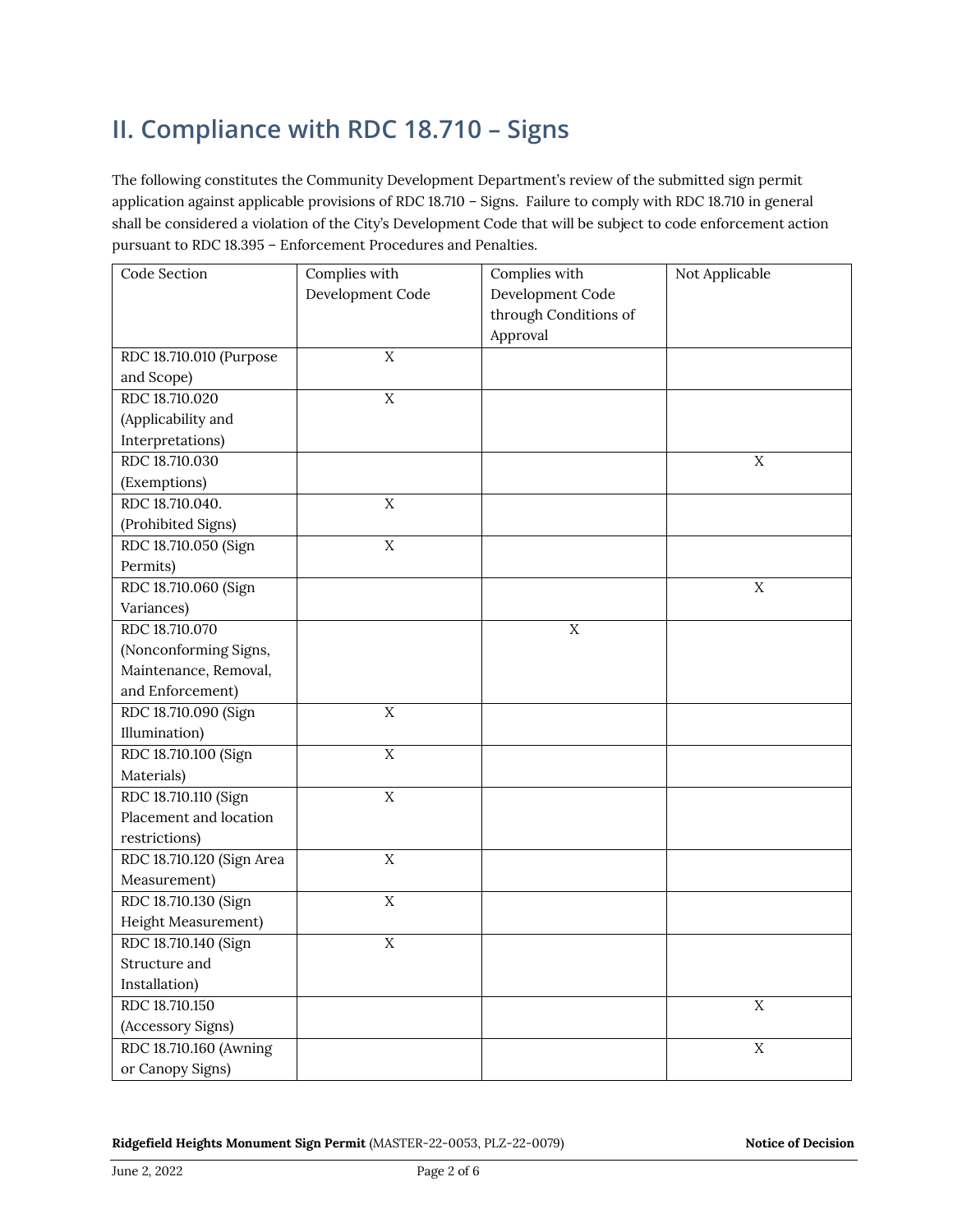| RDC 18.710.170 (Building |   | X           |
|--------------------------|---|-------------|
| Mounted Wall Signs)      |   |             |
| RDC 18.710.180           |   | X           |
| (Changeable Copy Sign)   |   |             |
| RDC 18.710.190 (Digital  |   | X           |
| Signs)                   |   |             |
| RDC 18.710.200           |   | X           |
| (Electronic Message      |   |             |
| Center EMC Signs)        |   |             |
| RDC 18.710.210 (Free     | X |             |
| <b>Standing Signs)</b>   |   |             |
| RDC 18.710.220 (Portable |   | X           |
| Signs)                   |   |             |
| RDC 18.710.230           |   | X           |
| (Projecting Signs)       |   |             |
| RDC 18.710.240 (Roof-    |   | $\mathbf X$ |
| Mounted Signs)           |   |             |
| RDC 18.710.250 (Service  |   | $\mathbf X$ |
| Island Signs)            |   |             |
| RDC 18.710.260 (Sign     |   | $\mathbf X$ |
| Walkers)                 |   |             |
| RDC 18.710.270           |   | $\mathbf X$ |
| (Temporary Signs)        |   |             |
| RDC 18.710.280 (Window   |   | X           |
| Signs)                   |   |             |

## **RDC 18.710.210 – Freestanding signs.**

### *A. Number.*

- *1. The number and type of freestanding signs for single and multiple tenant uses are derived from the use, zone, location and length of development site frontage as described in this section.*
- *2. One freestanding sign is allowed for each site frontage. Flag lot sites with frontage on a public street are permitted one sign on the frontage providing primary access to the site.*
- *3. Where more than one freestanding sign is proposed on a site with multiple frontages, a minimum of sixty linear feet shall separate each sign.*

#### **Findings**

Staff finds that the two freestanding signs proposed are separated by a distance of approximately 100 feet. This standard is met.

*4. The permanent sign base shall have a minimum aggregate width of forty percent of the width of the sign cabinet or face.* 

### **Findings**

Staff finds that the proposed signs have an aggregate width of approximately sixty seven percent, which meets the forty percent minimum. This standard is met.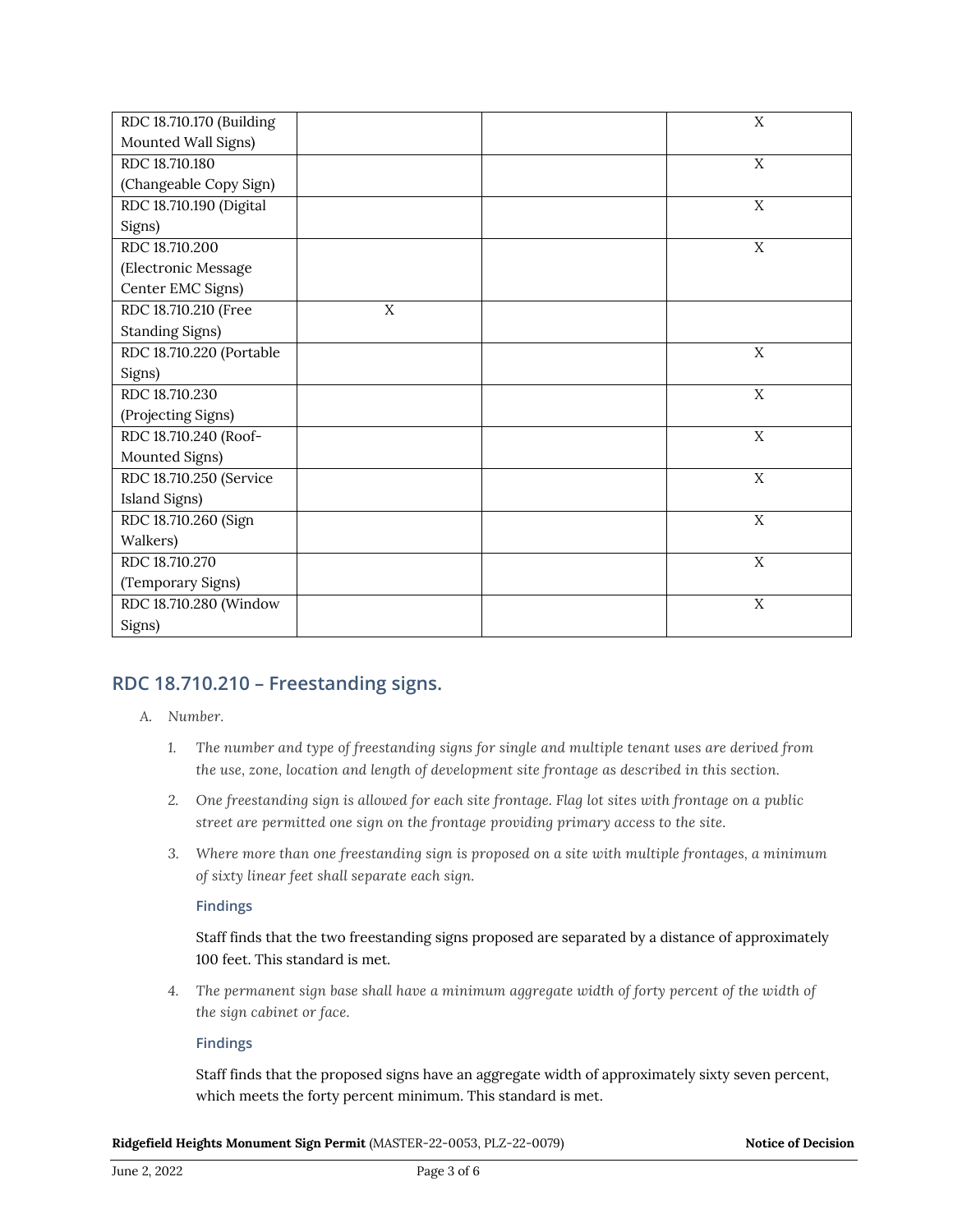- *B. Location.* 
	- *1. No freestanding sign shall be permitted on any site that does not have street frontage.*

#### **Findings**

Staff finds that the proposed signs are located on a site with street frontage onto S  $10<sup>th</sup>$  Way. This standard is met.

*2. Freestanding signs shall be set back a minimum of five feet from the street side property line, a minimum of twenty-five feet from any interior side lot line and a minimum of thirty feet from any residential district.*

#### **Findings**

Staff finds that the proposed signs are set back approximately six feet from the street side property line. This standard is met.

*3. No freestanding sign shall be located in the triangular areas measured fifteen feet by fifteen feet where a driveway enters onto a street, or in any other area which may obstruct the vision of motorists so as to create a safety hazard. Additionally, all signs are subject to the public works standards regarding sight distances.* 

#### **Findings**

Staff finds that the proposed signs are located outside the triangular areas measuring fifteen feet by fifteen feet from where a driveway enters the street. This standard is met.

- *C. Height by zoning district.* 
	- *1. Sign height and maximum area is regulated by zoning district:*

*b. Signs in the Community Commercial Business (CCB) zone and Public Facilities (PF) zone shall be a maximum of one hundred square feet in area and shall be no taller than twenty feet above grade.* 

#### **Findings**

Staff finds that the proposed signs are located in a residential low density zone. This standard does not apply.

## **RDC 18.710.050– Sign Permits**

- *2. A sign permit shall not issue unless the director makes findings that the criteria applicable to each sign type in this chapter are satisfied, and further, that the sign does not exceed the limits in this subsection for the business or use set forth below:*
	- *a. Internally illuminated signs shall be constructed with an opaque sign face background with translucent text, symbols and/or logo shields. If the sign owner desires to have the entire sign face visible at night, an external light source may be used to illuminate the sign, subject to the illumination standards in this chapter.*

### **Findings**

Staff finds that the proposed signs will not be illuminated. This standard does not apply.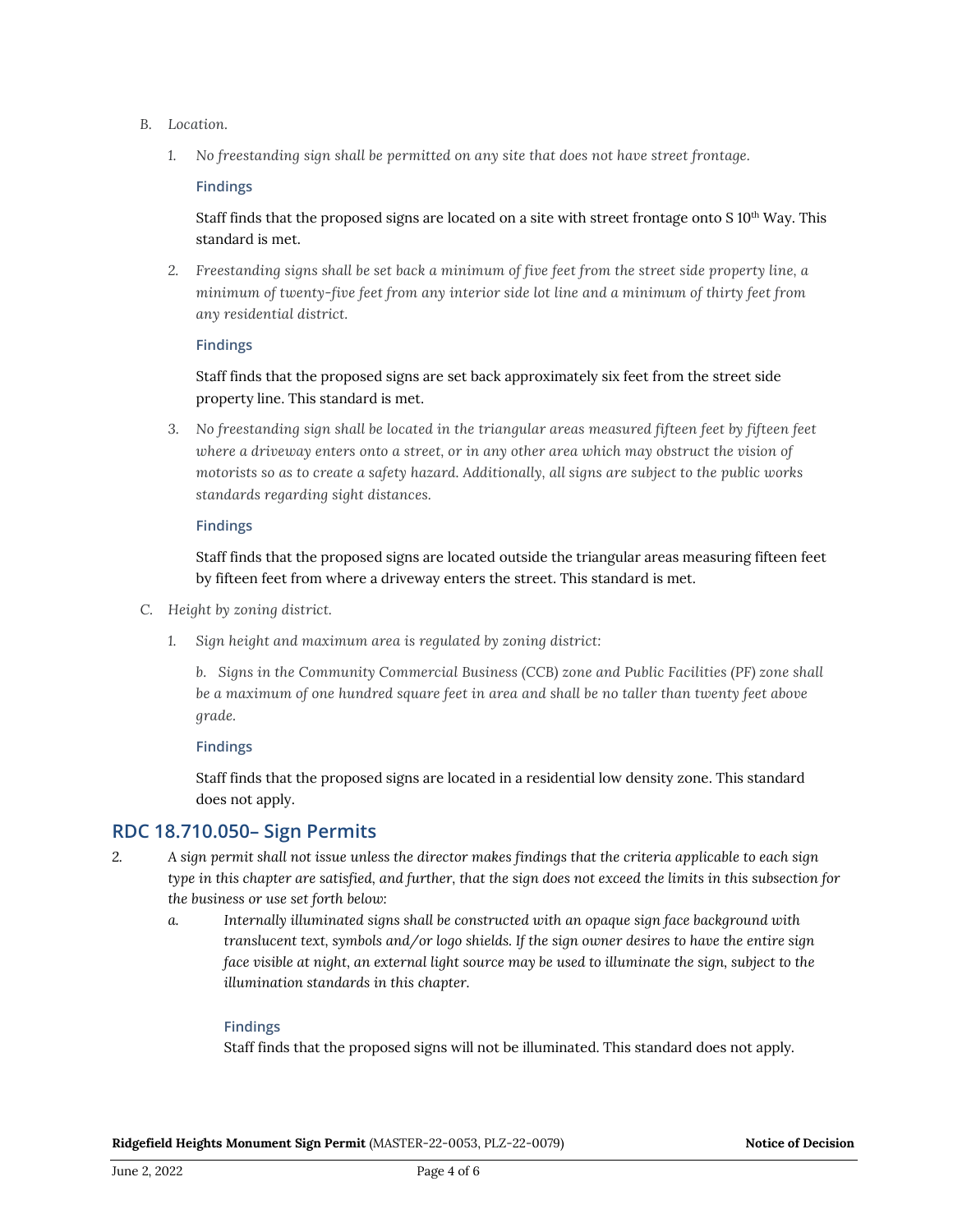*b. Building Setback from Street. The tenants of a building which is set back one hundred feet or more from the street may increase the wall sign area otherwise permitted to face such street by twenty-five percent, provided that the total sign area on any one building frontage still does not exceed two hundred square feet.*

#### **Findings**

The proposed sign is not a wall sign and is not building mounted. This standard does not apply.

*c. Buildings with More than One Frontage. Any business which has more than one building frontage may have one hundred fifty percent of the sign surface area permitted on the principal frontage by the provisions of subsection 18.710.050(D)(2)(a). The permitted sign surface area may be distributed in any manner on the front and adjacent sides of the building which have frontage subject to the placement limitations of subsection 18.710.050(D)(3), but in no event shall the sign surface area on any building façade exceed one hundred percent of the sign surface area permitted by subsection 18.710.050(D)(2)(a). Building frontage opposite the principal frontage may have additional sign area calculated in the same manner and subject to the same size and placement regulations as for the principal frontage, as long as two adjacent frontages do not exceed one hundred fifty percent of the permitted sign surface area.*

#### **Findings**

Staff finds that the proposed sign is not located on a building frontage. This standard does not apply.

## **III. Decision**

Staff finds that the Ridgefield Heights Monument Sign Permit, PLZ-22-0079, shall be **approved with conditions**. The following conditions of approval apply:

- 1. The signs shall be installed the same as specified in the submitted sign elevation and construction drawings inclusive of sign dimensions, sign design, and sign text. There shall be no changes in sign dimensions, sign design, or sign text without prior written approval from the Ridgefield Community Development Department.
- 2. The sign shall be maintained per RDC 18.710.070.B.
- 3. If building permits are required to install the sign, the applicant shall apply for and receive building permits prior to sign installation. Contact Permit Technician Dorothy Harrington, Dorothy.harrington@ridgefieldwa.us, 360.857.5011 for building permit information.

**Reviewed by:** Anne McNamara, Planner I [Anne.mcnamara@ridgefieldwa.us,](mailto:Anne.mcnamara@ridgefieldwa.us) 360.857.5047

**Signed:**